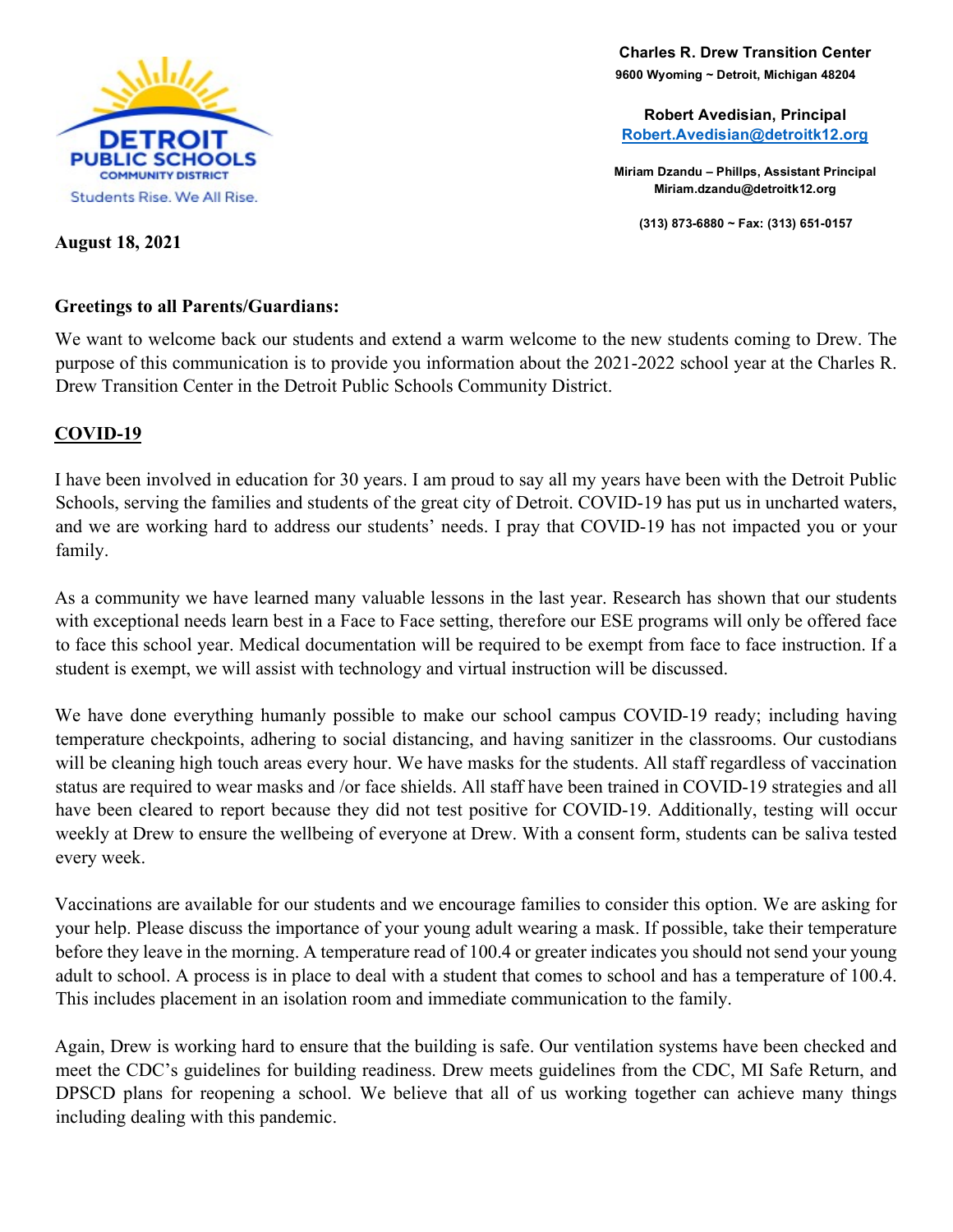# **Tablets**

Drew has a loaner laptop program to provide technology for our students. Loaner laptop deployment procedures will be communicated.

#### **Visitors to the Building**

This is a difficult area for administration at Drew. We are proud of the school and love to showcase it to our families. If a parent wants to come to Drew please call the main office first (313-873-6880) and make an appointment to come. Remember you must wear a mask and you will have your temperature checked at the main entrance.

## **Additional Information:**

**The first day of school for students is Tuesday, September 7, 2021. The school hours are 9:00 AM - 4:10 PM.** The transportation department (313-945-8600) will be mailing information to you on bus route numbers.

# **Please provide your student with a note/card that includes his/her name, contact number, and bus route information.**

Please note:

- Drew is an enclosed campus. This makes Drew a more secure facility. There is one main entrance, which is the parking lot off the West Chicago side. It is identified by a welcome guests/visitor's sign made by the Drew students. We have the ability to let people in and out of our parking lot; thus, you must ring the bell to enter the building. All parents and visitors must sign in and out at the security desk. All visitors are expected to act professionally and in a courteous manner.
- Drew will continue to be the "One Stop Support Shop". We will continue to provide information to families of persons with disabilities of all ages and provide onsite support from the Community Mental Health Agencies housed at Drew.

# **Emergency Contact Information**

Please know that we need to maintain an emergency contact sheet for students that identifies individual emergency contacts and their phone numbers. I am a principal that wants to be proactive and not reactive. On several occasions last year, we had a need to contact a student's family because of a situation that had occurred in school. Some phone numbers we had were disconnected and/or family members identified were no longer viable contacts. **Emergency, medical, and special dietary forms will soon be sent home with your student by his/her teacher on the first day of class. Your student should return it to his/her membership teacher the following day. For students that are homebound, all forms will be made available. Always notify us as soon as possible of any changes to your contact information.**